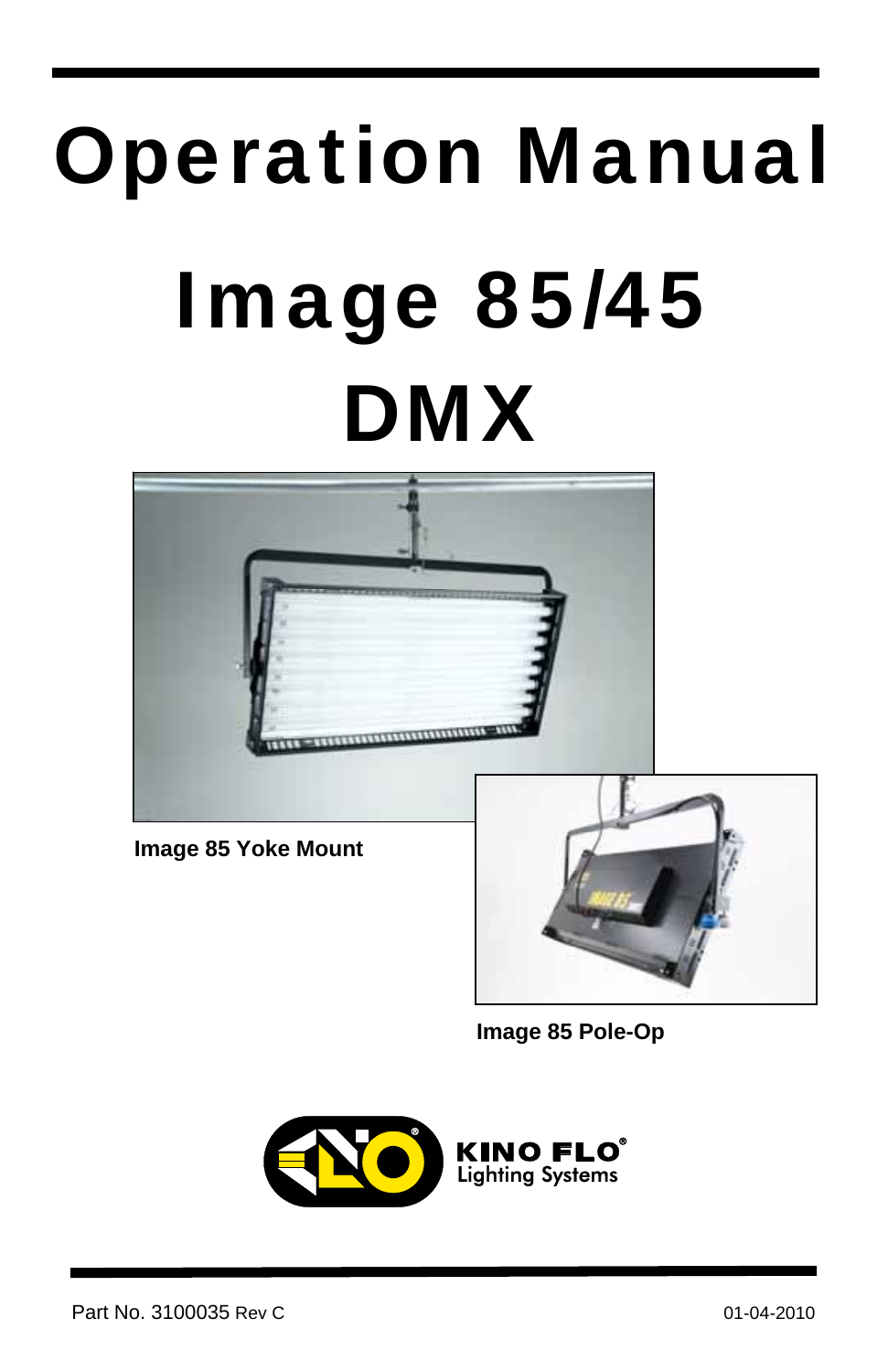# **Image Fixture Styles and Features**

## **Image Yoke Mount**



**IMG-85X-120**  Image 85 DMX Yoke Mount, 120VAC

**IMG-85X-230**  Image 85 DMX Yoke Mount, 230VAC



**IMG-45X-120**  Image 45 DMX Yoke Mount, 120VAC

**IMG-45X-230**  Image 45 DMX Yoke Mount, 230VAC

## **Image Pole-Op Mount**



**IMG-85P-120**  Image 85 DMX Pole-Op Mount, 120VAC

**IMG-85P-230**  Image 85 DMX Pole-Op Mount, 230VAC



**IMG-45P-120**  Image 45 DMX Pole-Op Mount, 120VAC

**IMG-45P-230**  Image 45 DMX Pole-Op Mount, 230VAC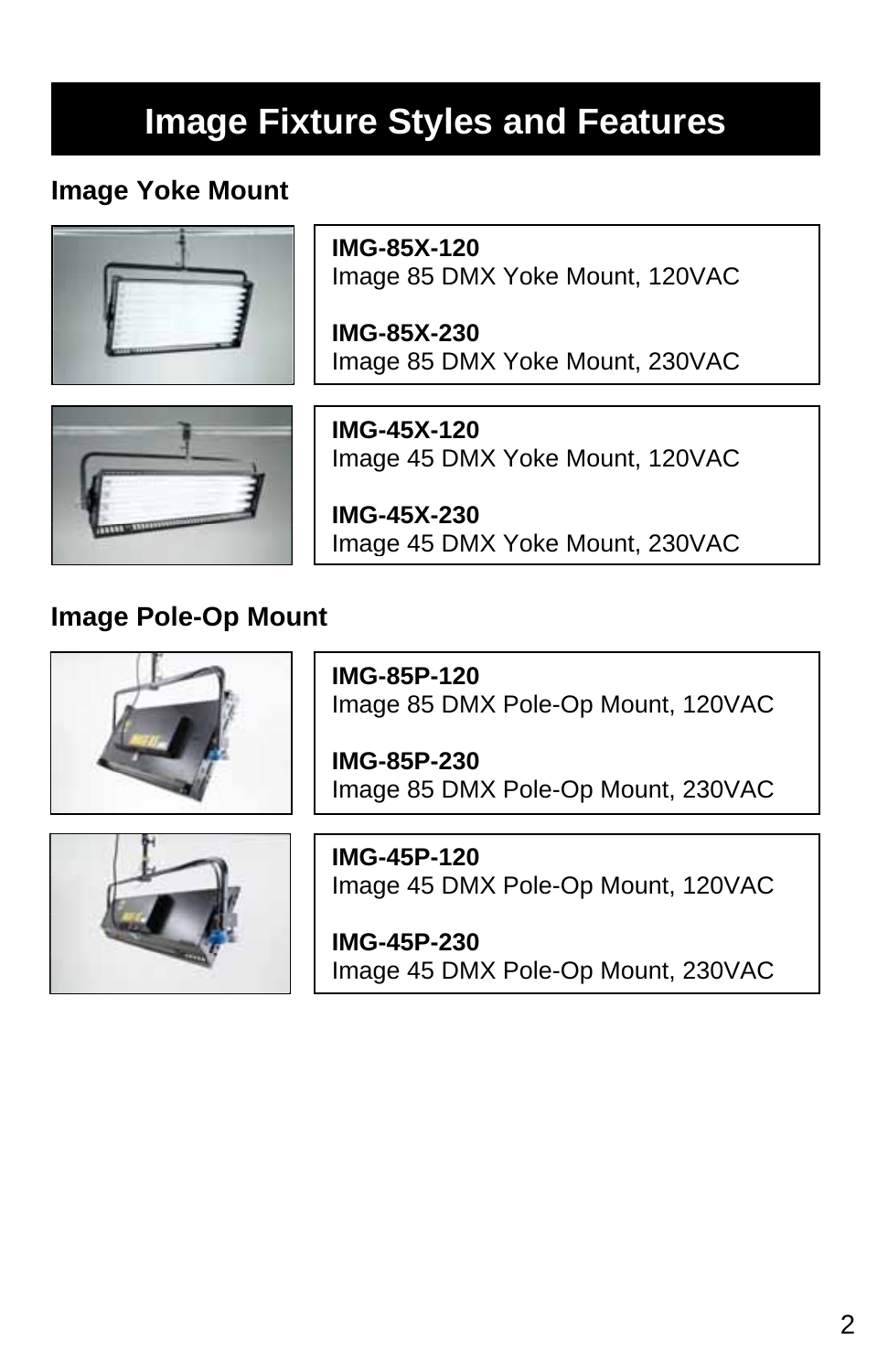# **Included w/ all Image Models**



**GFR-I80** Image 85 Gel Frame (Included)

**GFR-I40**  Image 45 Gel Frame (Included)



**LVR-I80-S**  Image 85 Silver Louver (Included)

**LVR-I40-S** Image 45 Silver Louver (Included)

## $\mathsf{Trule}$  Match $^\circledR$  Lamps



**488-K29-S** 4ft Kino 800ma KF29 **488-K32-S** 4ft Kino 800ma KF32<br>**488-K55-S** 4ft Kino 800ma KF55<br>**488-K10-S** 4ft Kino 800ma 420 B **488-K55-S** 4ft Kino 800ma KF55 **488-K10-S** 4ft Kino 800ma 420 Blue **488-K5-S** 4ft Kino 800ma 525 Green

Note: Kino Flo recommends Safety-Coated 420nm Blue for Bluescreen and 525nm Green for Greenscreen.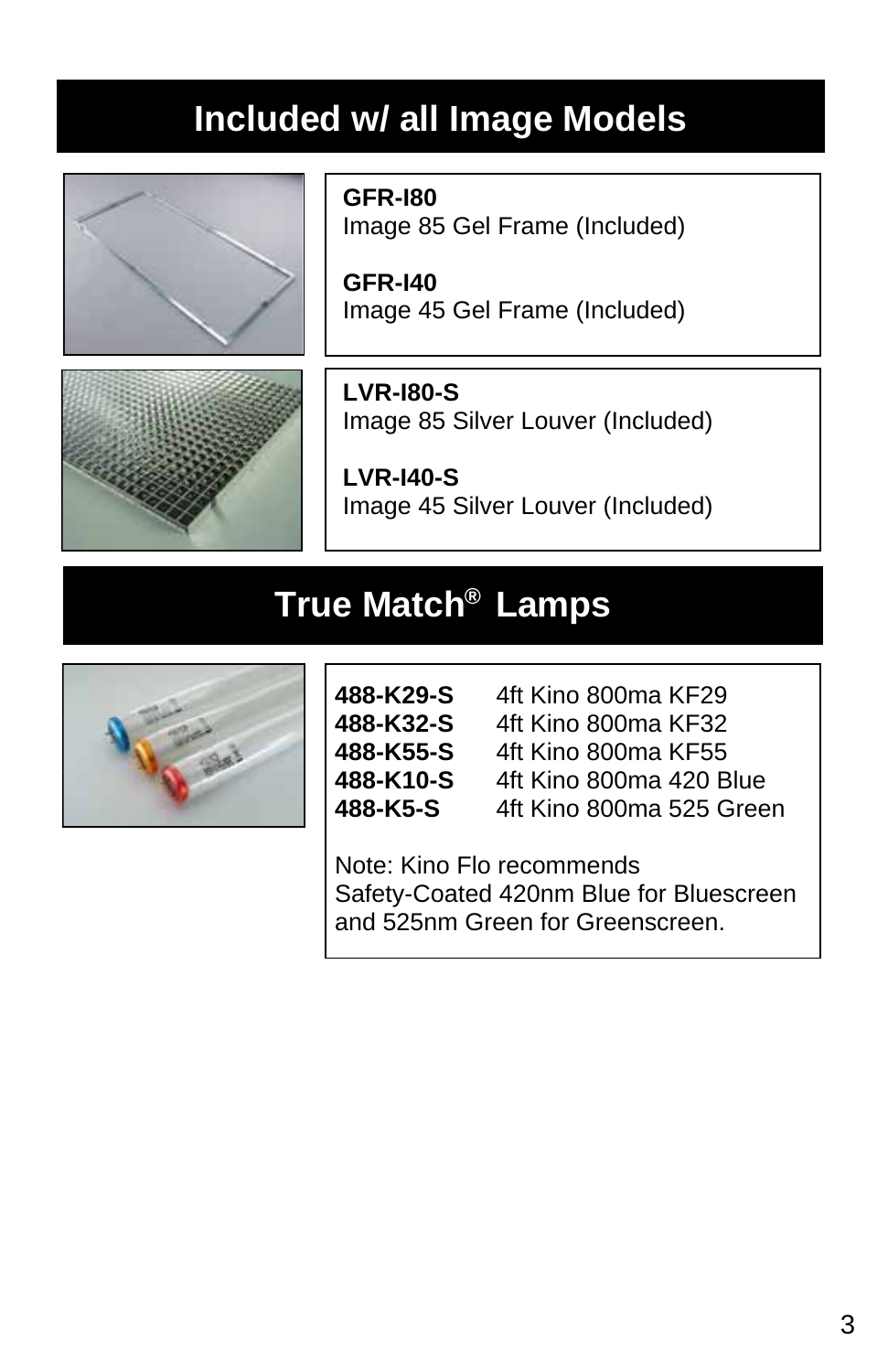# **Image 85 Yoke Mount Kits**



**Image 85 Yoke Kit**

**KIT-I85-X1/120**  Image 85 DMX, Kit, 120VAC

**KIT-I85-X1/230**  Image 85 DMX Kit, 230VAC

**Kit Contents:**  1 Image 85 DMX Yoke Mount 1 MTP-I80 Mount 1 Ship Case

**Dimensions**  56.5 x 8 x 35" (143.5 x 20.5 x 89cm)

**Weight** 65 lb (29.3kg)

**KIT-I85-X2/120**  Image 85 DMX, Kit, 120VAC (2-Unit)

**KIT-I85-X2/230**  Image 85 DMX Kit, 230VAC (2-Unit)

**Kit Contents:**  2 Image 85 DMX Yoke Mount 2 MTP-I80 Mount 1 Ship Case

**Dimensions**  56.5 x 16 x 35" (143.5 x 40.5 x 89cm)

**Weight** 167 lb (75.2kg)



**Image 85 Yoke Kit (2)**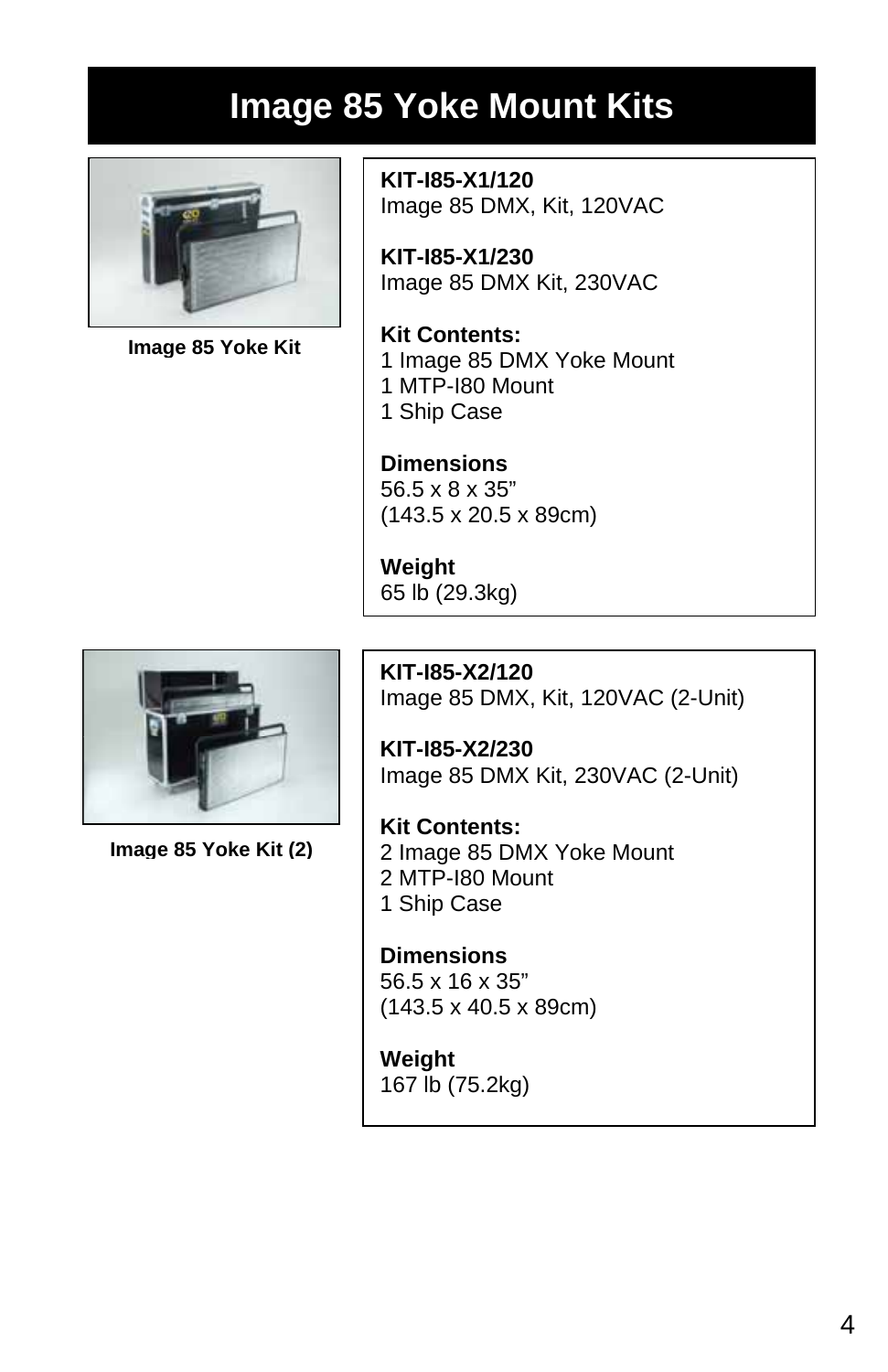

**Image 85 Yoke Kit (4)**

**KIT-I85-X4/120**  Image 85 DMX, Kit, 120VAC (4-Unit)

**KIT-I85-X4/230**  Image 85 DMX Kit, 230VAC (4-Unit)

**Kit Contents:**  4 Image 85 DMX Yoke Mount 4 MTP-I80 Mount 1 Ship Case

**Dimensions**  35 x 33 x 64" (89 x 84 x 162.5cm)

**Weight** 353 lb (160kg)

# **Image 45 Yoke Mount Kits**



**Image 45 Yoke Kit**

**KIT-I45-X1/120**  Image 45 DMX, Kit, 120VAC

**KIT-I45-X1/230**  Image 45 DMX Kit, 230VAC

**Kit Contents:**  1 Image 45 DMX Yoke Mount 1 MTP-I80 Mount 1 Ship Case

**Dimensions**  56.5 x 9 x 23.5" (143.5 x 23x 59.5cm)

**Weight** 48 lb (21.6kg)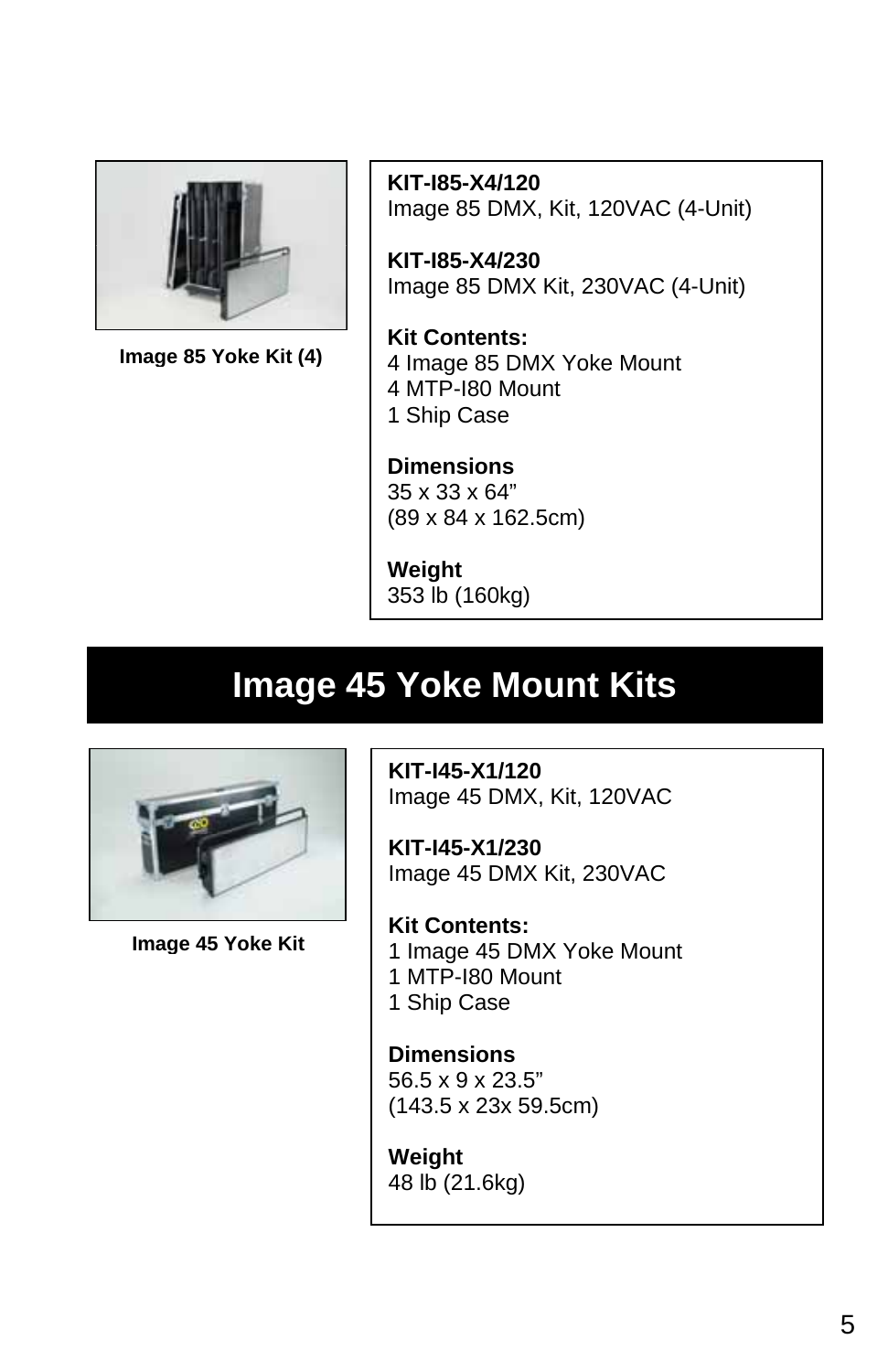# **Inserting Lamps**



Insert lamps into both lamp holders. Twist ¼ turn to make electrical contact.

## **Inserting Gel Frame**



The gel frame is secured to the fixture by 4 spring-loaded pins. Align the pins of the gel frame with the oval receptacle holes on the edge of the fixture. Pull back the pins and release into the receptacles to properly secure the gel frame.

# **Applying Gel to Frame**





**(A) (B)** 

**A)** The Gel Frame comes with Gel Clips. Cut the gel to size and use the Clips to fasten the gel to the Frame.

**B)** Another method is to apply transfer tape directly to the gel frame. The clips are not necessary when taping the gel.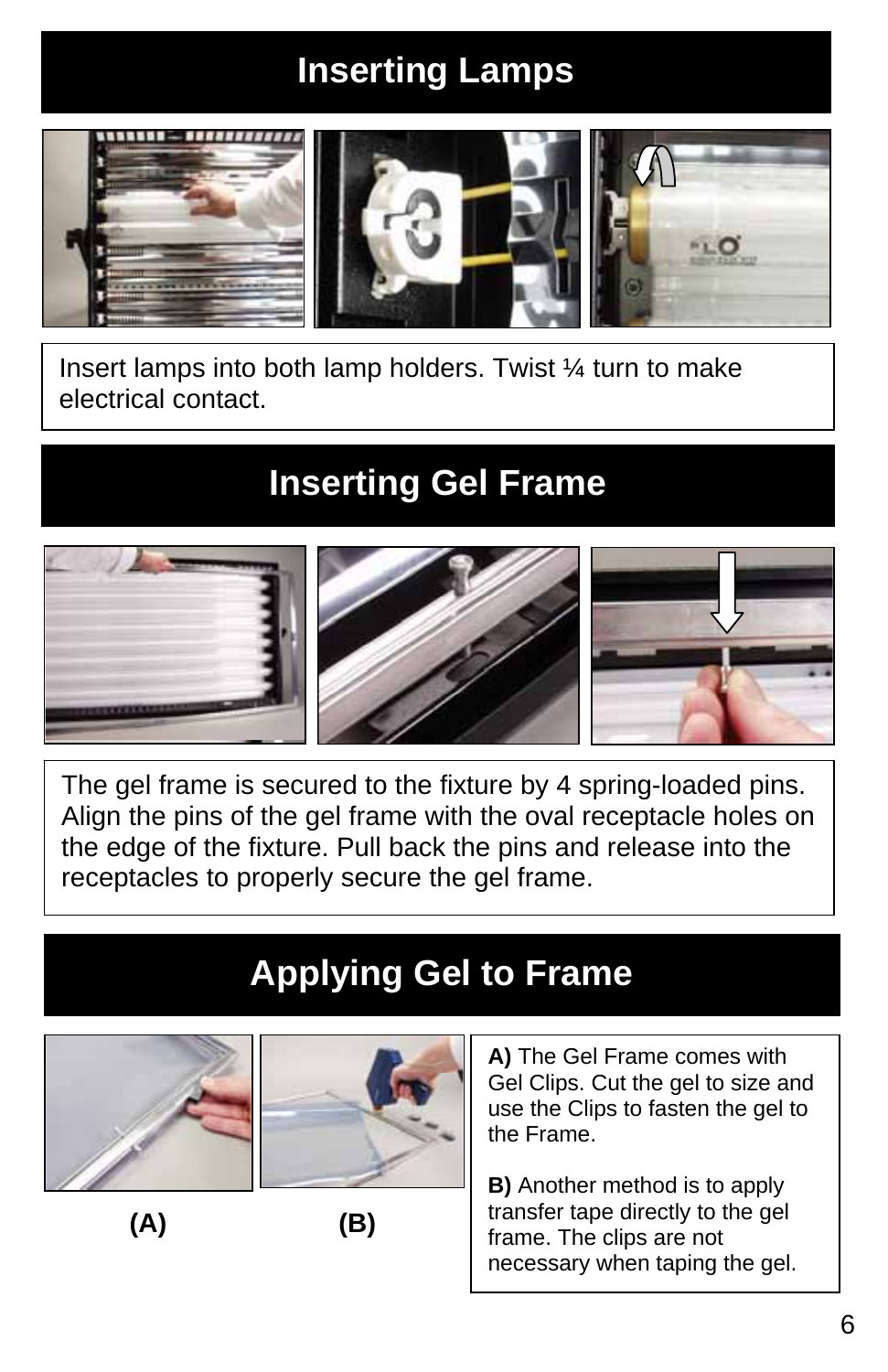## **Inserting Louver**



Place the long edge of the Louver into the lower channel containing a set of leaf springs. Press down on the Louver and slip the upper edge of the louver into the upper channel of the fixture. To remove reverse the procedure.

# **Mounting Barndoors**





Side Door (x2)







- Top and Bottom Door
- 1. For the **Side Doors**, align the hinge bracket tabs with the two square receptacles on the side of the fixture.
- 2. Press the tabs of both brackets into the square receptacles.
- 3. Slide the two brackets up until the silver lock pin snaps into place.
- 4. To release the Barndoor, press the lock pin down and slide the bracket in reverse.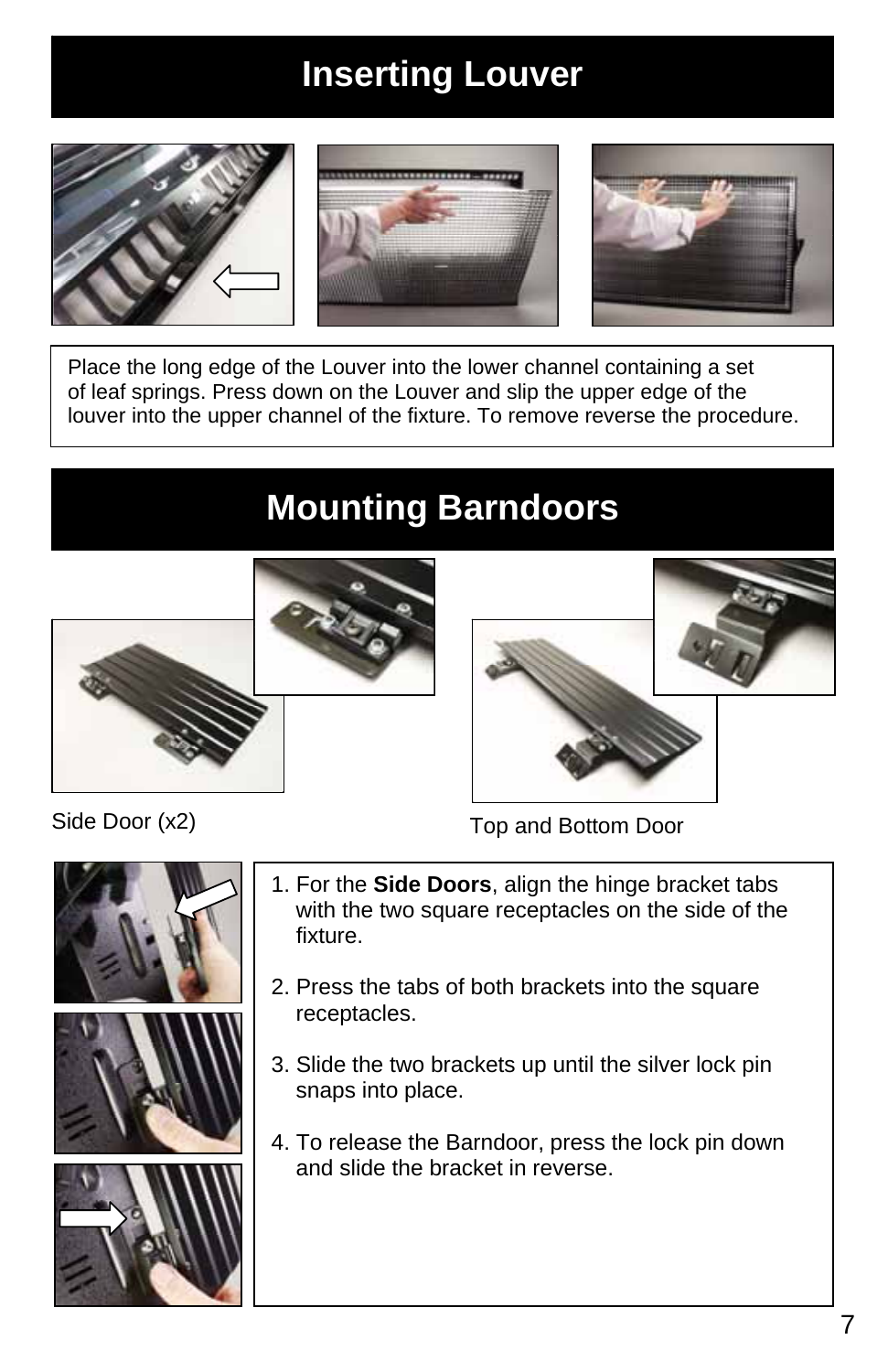





- 1. For the **Top and Bottom Doors**, align the two hinge bracket tabs with the two square vents closest to the silver lock pins.
- 2. Press the brackets down into the vent and slide them over to engage the lock pins with the hole in the bracket.
- 3. To remove the Barndoor, press down on the two lock pins and slide the brackets back.



Adjust the hinge tension with a Phillips head screwdriver.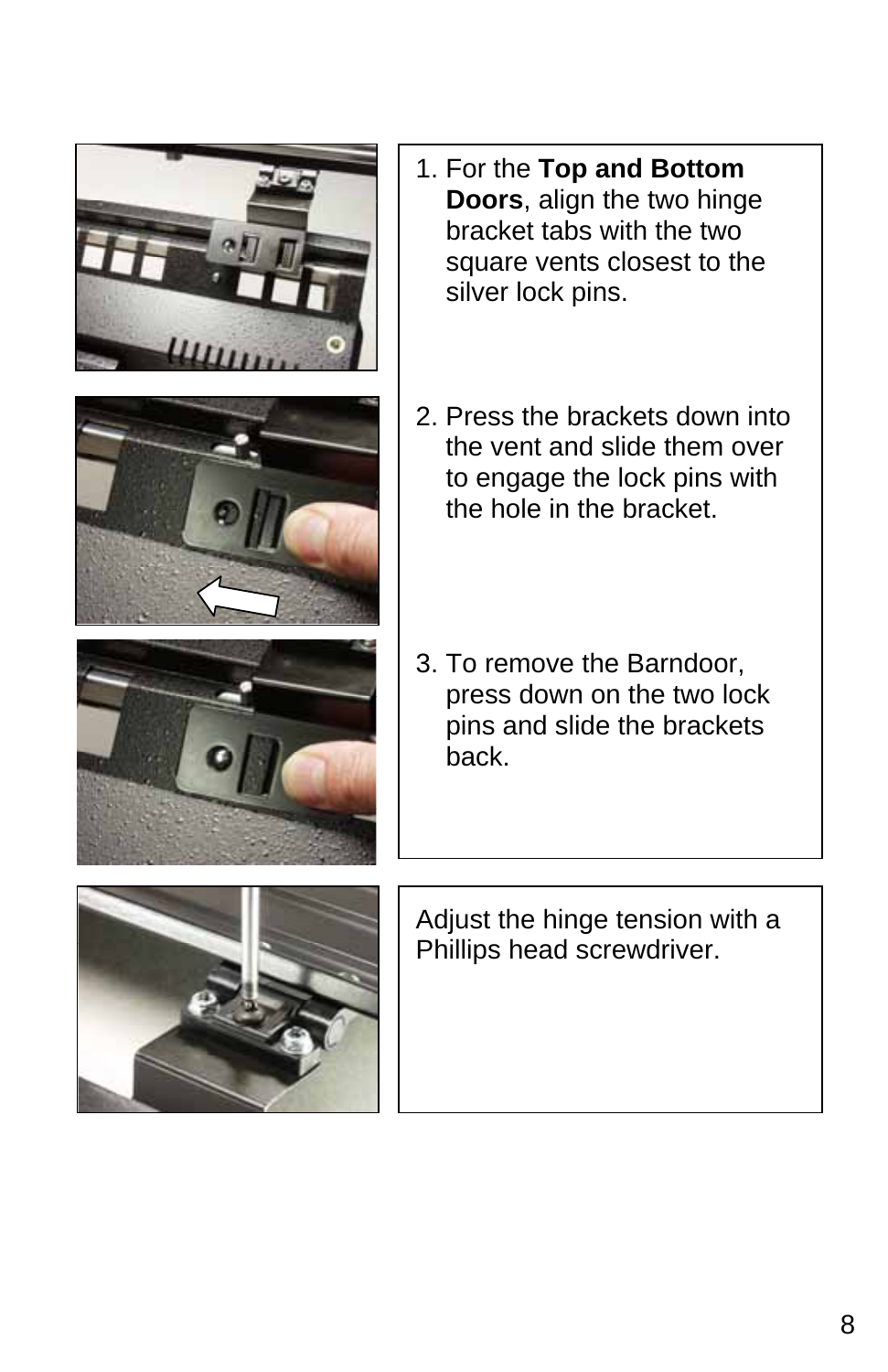# **Image Yoke Mount**





The Yoke has a ½" hole to accept industry standard mounting hardware.

The **Image 85 Yoke Mount** can hang from a grid by a junior pipe hanger using a Yoke Junior Pin **(MTP-I80),** sold separately.

The **Image 45 Yoke Mount** can also hang from a grid by a junior pipe hanger using a Yoke Junior Pin **(MTP-I80)** or hang from a baby pipe hanger using a Yoke Baby Receiver **(MTP-I40)** also sold separately.



The **MTP-I80** includes a long bolt for the Image 85 Yoke Fixture and a short bolt for the Image 45 Yoke Fixture.

Note: Because of weight capacity, the **MTP-I40** can only be used on the Image 45 Yoke Fixture.

## **Image Pole-Op Mount**



The **Image 85 and 45 Pole-Op Mount** fixtures include a yoke with an attached junior pin.

They can be hung from a grid with a junior pipe hanger.



Junior pin attached to Pole-Op Yoke

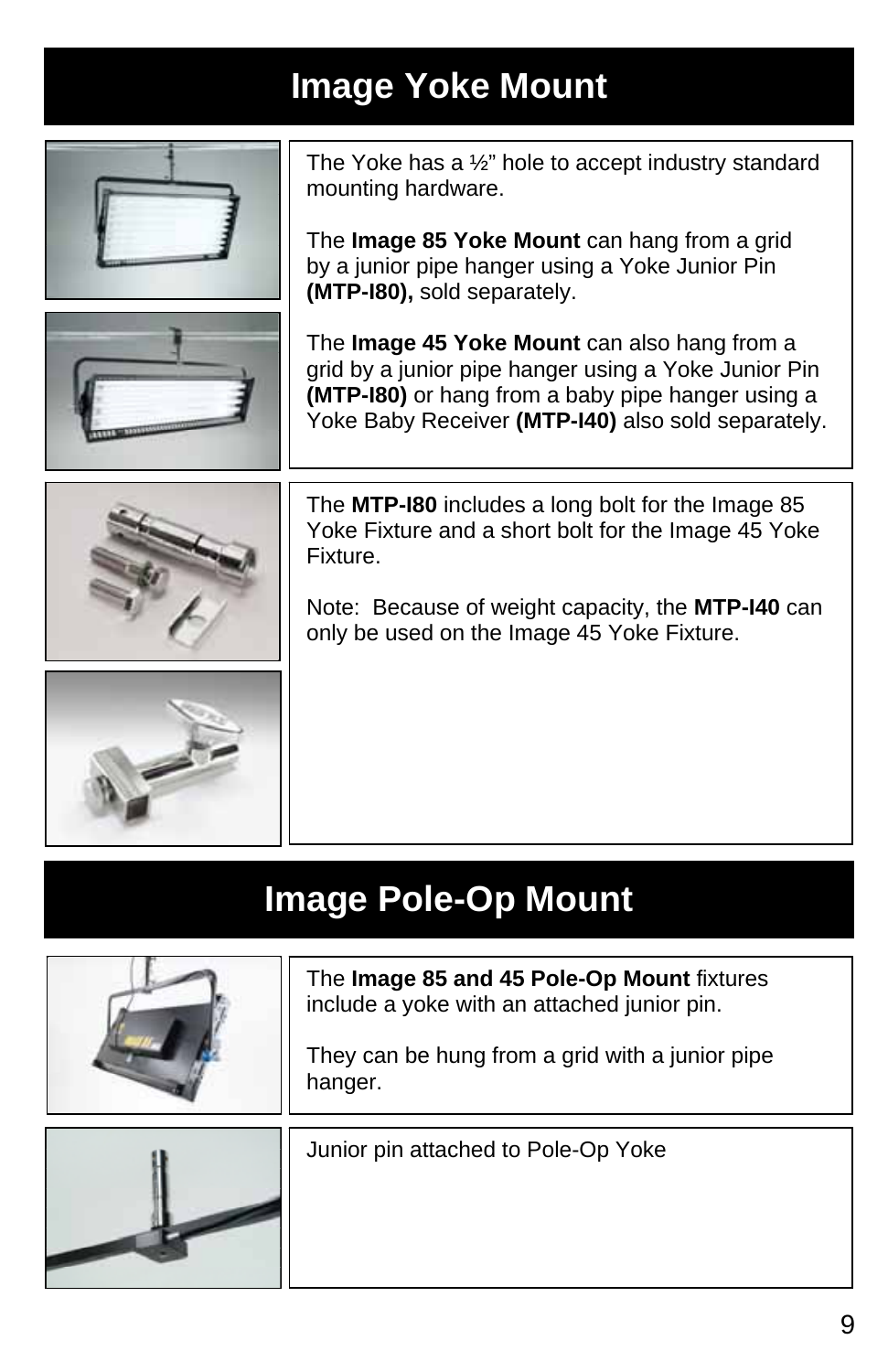# **Pole Operation**



The **Blue** cup alters the **Pan** (left or right).

The **White** cup alters the **Tilt** (up or down).

## **Image Fixture DMX Control Panel**

*The Image 85 Fixture is used for example purposes throughout these instructions.* 



- **A) Remote Jack:** Input for remote hand-held lamp control. Turns lamps on and off manually without connecting to DMX.
- **B) Manual Selector Dial:** Turns lamps on and off manually without connecting DMX Cable to Fixture.
- **C) HO/STD Selector Switch:** HO setting operates all lamps in fixture at High Output. STD setting operates all lamps in fixture at Standard light output. (STD is ½ f-stop lower than HO.)
- **D) Power Switch:** Has a built-in indicator light, which can detect if AC power is present in power cord. "O" = OFF position.
- **E) Fuse:** Provides circuit protection. *Note: If Fuse is "blown" or "open" replace with same type of fuse rating as marked.*
- **F) DMX Address:** Sets DMX Address of Fixture.
- **G) DMX Indicator Lamp**: Lights if DMX is present and conforms to DMX512, 1990
- **H) Individual Lamp / Fixture Switch**: Converts between INDIVIDUAL LAMP and FIXTURE methods of DMX control.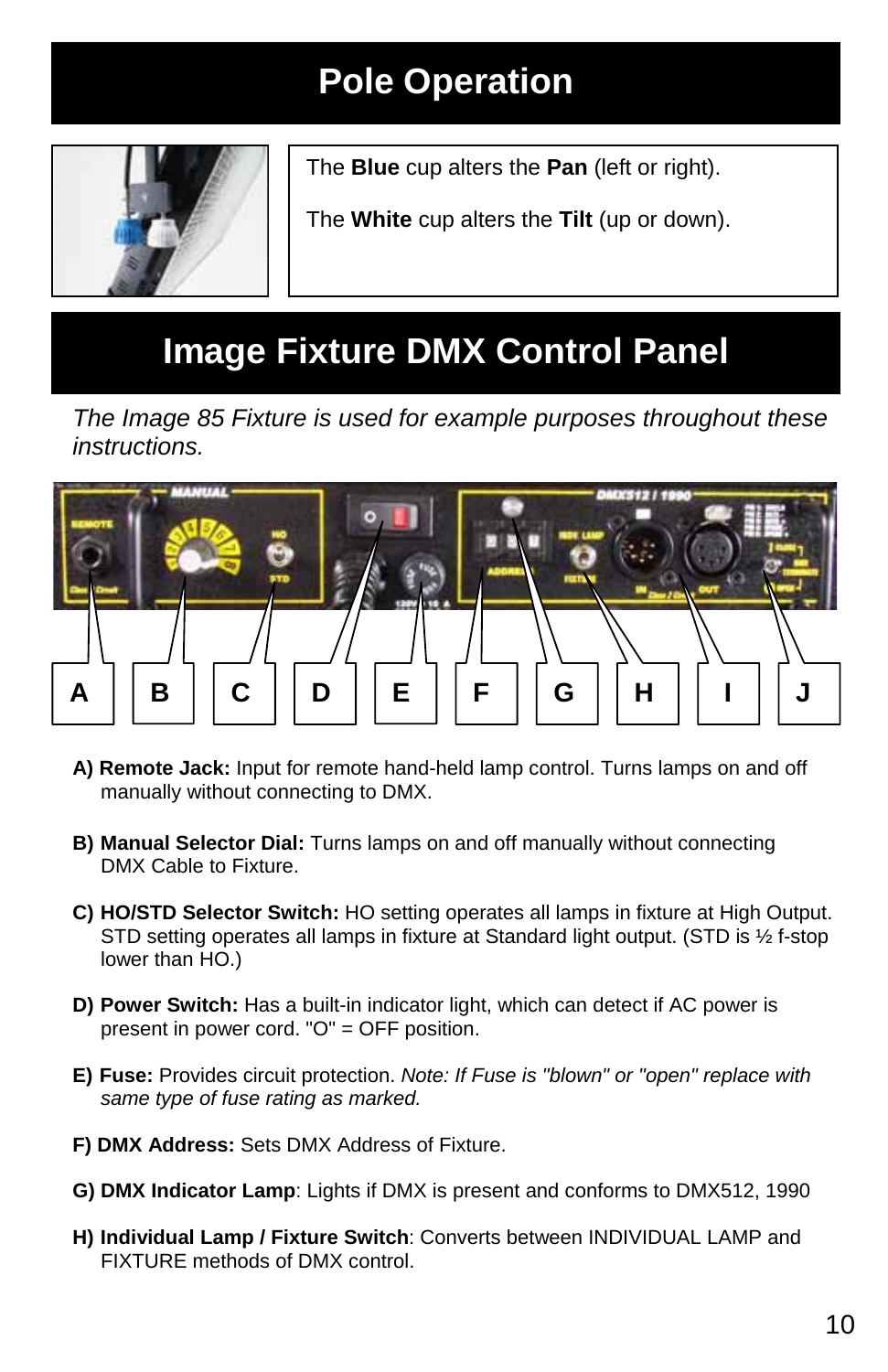- **I) DMX-In & DMX-Out:** DMX-IN receives DMX signals from Dimmer Board. DMX-OUT relays DMX signal through to other Fixtures or Instruments.
- **J) DMX TERMINATE Switch**: Terminates DMX signal at the end of Fixture series.

## **IMPORTANT!**

The dimmer board/light console should have its channel set to LINEAR light output response. (LINEAR response is the default setting on most dimmer boards.)

## **Power Requirements**

Provide 120 Volt AC primary power.

Do not dim the fixture through a dimming circuit. If powering the fixtures through a dimmer board, set the dimmer profile to non-dim.

### **Load Considerations:**

Kino Flo ballasts are not power factor corrected. They will draw double the current on the neutral from what is being drawn on the two hot legs. On large installations it may be necessary to double your neutral run so as not to exceed your cable capacity.

## **Manual Operation**



The **REMOTE** jack enables the use of a handheld remote controller (Accessory Part # **DIM-5**, see page 17) to turn on lamps.

IMAGE 85 and 45 DMX Fixtures may be operated manually with the Manual **Lamp Selector Dial**. The Dial enables you to turn lamps on and off with an "inside-out" pattern (i.e., if all lamps are on, the outside tubes will turn off first).

The **HO/STD** switch sets the output level of all the lamps in the fixture. In **HO** mode all lamps operate at a High Output level. In **STD** mode all lamps operate in Standard light output. There is about a ½ f-stop drop in light in the **STD** mode.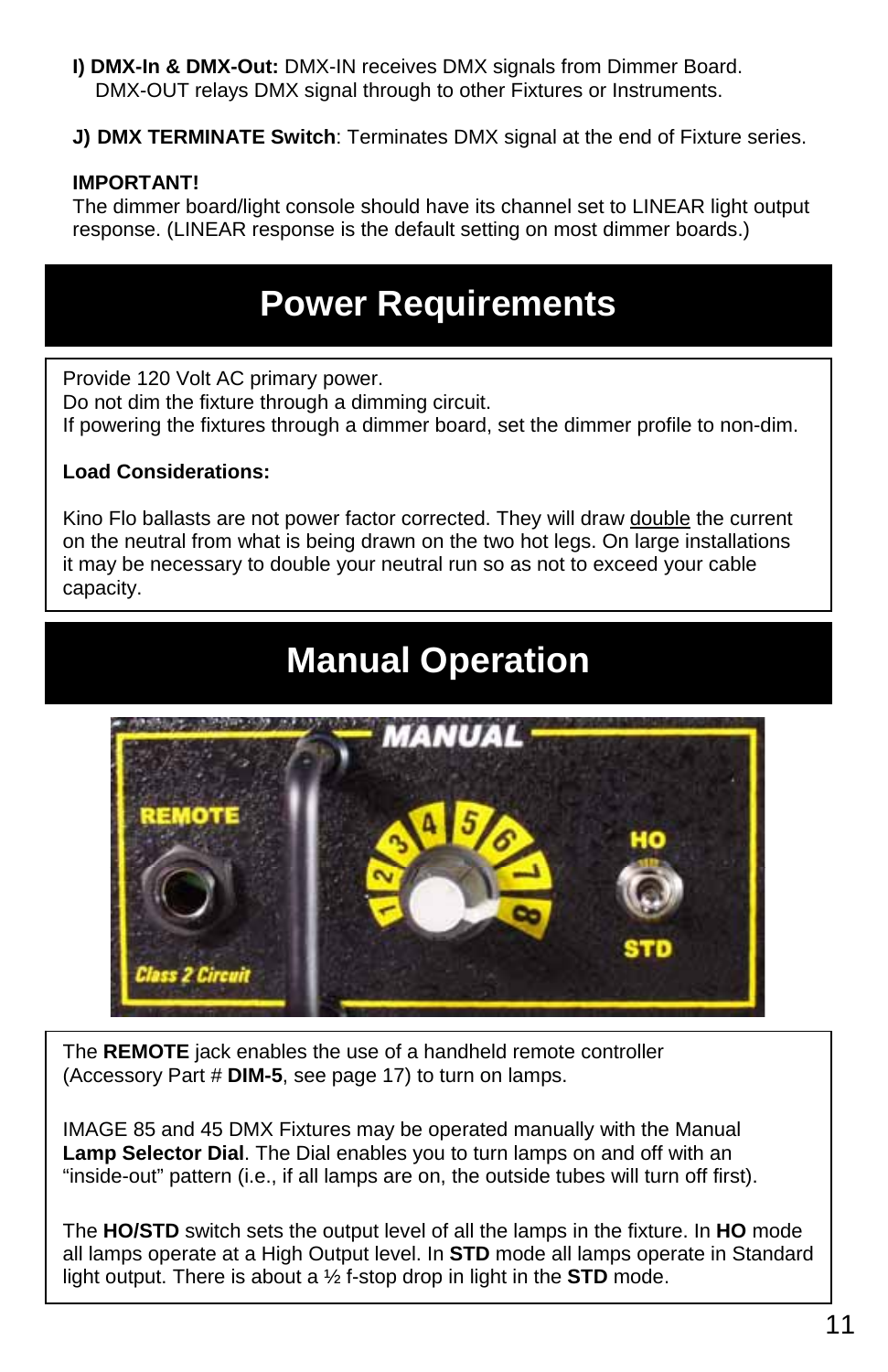## **DMX Image 85 Switching**





## **DMX Image 45 Switching**



 $\overline{\phantom{a}}$ 



**Note:** Manual lamp switching, **HO/STD** as well as remote hand-held control **(DIM-5)** is disabled as soon as DMX cables are applied. For Manual control with DMX cables plugged in, set address to "000". There is a 5 second delay when switching between DMX and Manual control.

# **DMX Operation**



## **DMX Addressing**

Prior to hanging any instruments set the DMX address of each Fixture.

Push the tabs above or below the number window to set the address. (Valid addresses range from 001 to 512.)

The yellow light above the address block will illuminate if a DMX signal is present.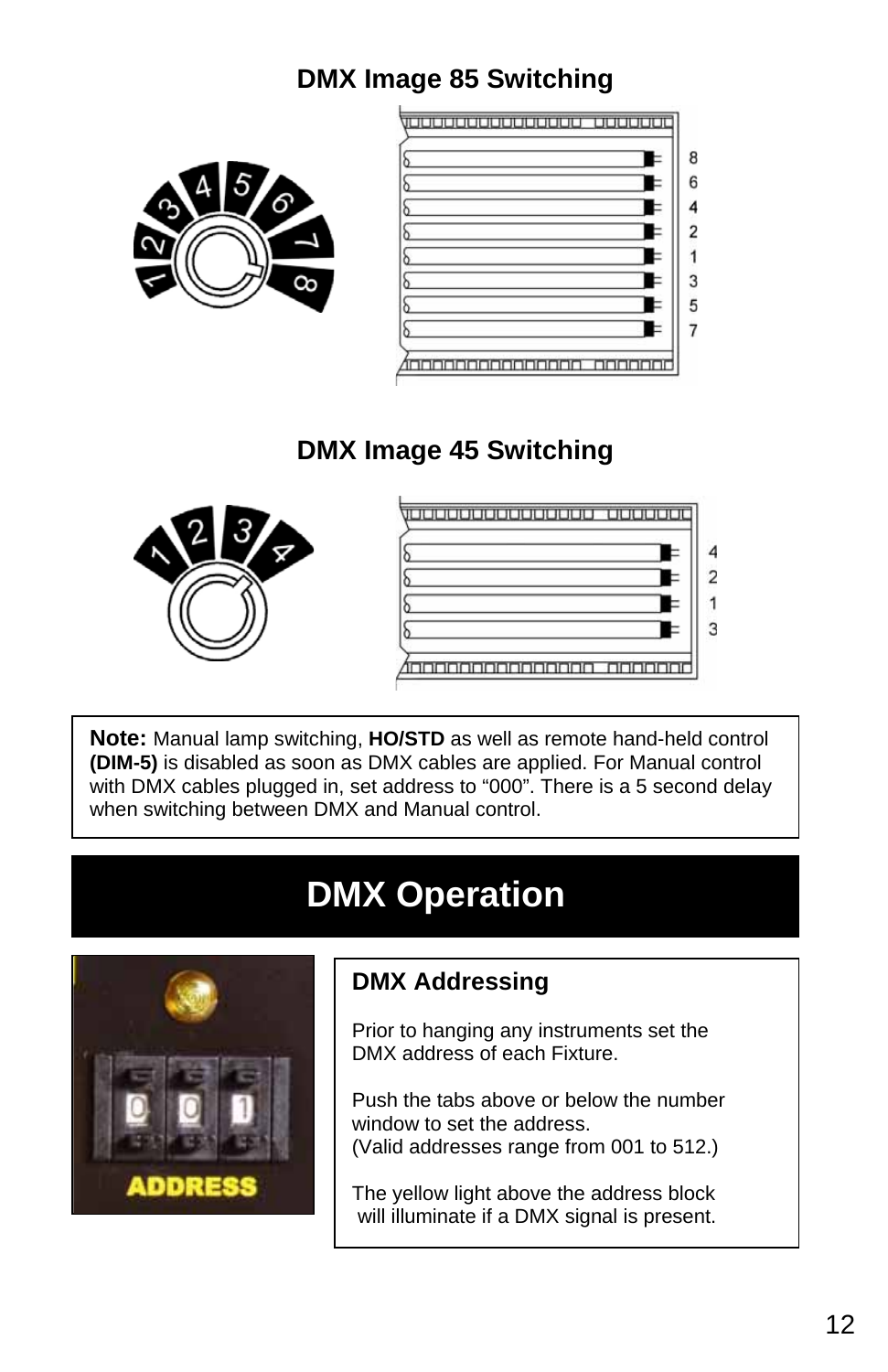#### **Image 85 - Each Image 85 fixture operates on 9 addresses.**

After the first DMX address is entered, the Image 85 Fixture automatically captures 9 addresses to lamps  $1 - 8$  and the  $9^{th}$  address to control the **HO/STD** Select feature. For the sake of simplification, it is advisable to select address sequences such as 10, 20, 30, 40 and so on.

The 9<sup>th</sup> address controls the **HO/STD** setting of all the lamps in the fixture. A dimmer level of 0%~50% sets the lamps in the **HO** mode. Dimmer settings from 50%~100% sets the lamps into the **STD** mode.

#### **Image 45 - Each Image 45 fixture operates on 5 addresses.**

After the first DMX address is entered, the Image 45 Fixture automatically captures 5 addresses to lamps  $1 - 4$  and the  $5<sup>th</sup>$  address to control the **HO/STD** Select feature. For the sake of simplification, it is advisable to select address sequences such as 10, 15, 20, 25 and so on.

The 5<sup>th</sup> address controls the **HO/STD** setting of all the lamps in the fixture. A dimmer level of 0%~50% sets the lamps in the **HO** mode. Dimmer settings from 50%~100% sets the lamps into the **STD** mode.

**Note:** Manual lamp switching, remote hand control as well as **HO/STD** switching are disabled as soon as the DMX cables are applied. For Manual control with DMX cables plugged in, set address to "000". There is a 5 second delay when switching between DMX and Manual control.

#### **IMPORTANT!**

The dimmer board/light console should have its channel set to LINEAR light output response. (LINEAR response is the default setting on most dimmer boards.)

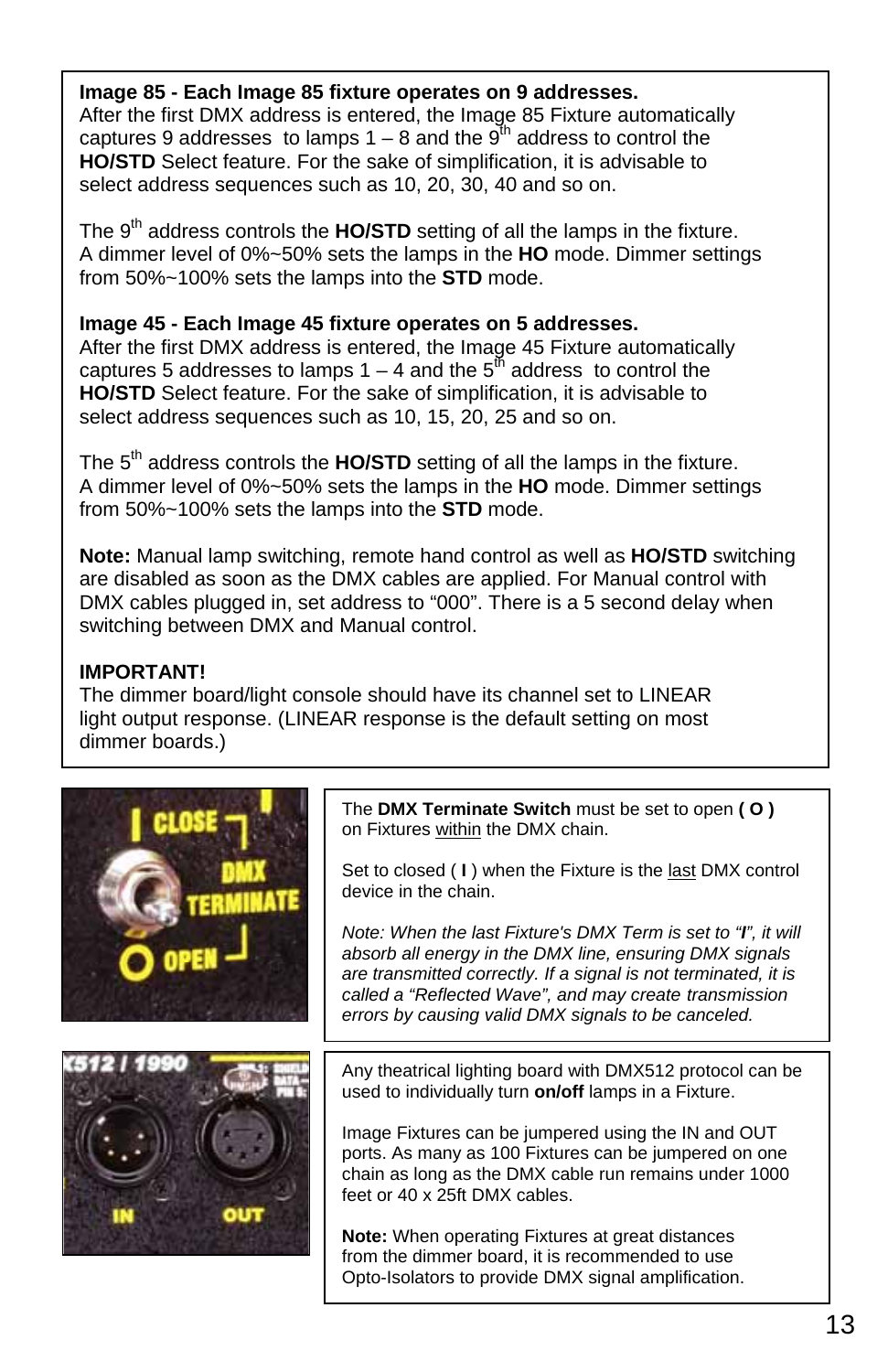

**Do Not use Microphone Cables** and other general purpose, two-core Cables designed for audio or signaling use. They are not suitable for DMX512. Problems due to incorrect cabling may not be immediately apparent. Microphone Cables may appear to work fine, but systems built with such Cables may *fail* or be prone to *random errors*. Cable must comply with EIA-485 (RS485).

### **DMX Cables**

The Fixture uses five-pin XLR male and female connectors to receive DMX signals from the Dimmer Board and jumper the Fixtures in a series. DMX pin-out wiring follows the USITT DMX512 standard:

| Pin 1: Shield  |
|----------------|
| Pin 2: Data -  |
| Pin 3: Data +  |
| Pin 4: Spare - |
| Pin 5: Spare + |
|                |

*Note: Pin four and five in the Fixture are connected internally as Pin four to four and Pin five to five. Connecting Pin four and five as the pass-thru allows secondary data to be passed through for other equipment.*

**NOTE: If a fixture or Ballast loses its DMX signal it will hold its last DMX command.** For this reason it is important to turn a Fixture or Ballast off using the DMX commands. For example, if you try to turn off the lights by turning off the dimmer board, the lights will remember their last DMX command and stay on. The Fixture or Ballasts require a DMX "Off" or "Black-Out" command in order to turn off.

## **Fixture Lamp Mode**



Setting the unit to **Fixture** mode allows the user to re-create the "Inside-Out" pattern of the manual switch.

One dimmer channel controls the lamps, a second channel the **HO/STD** setting. Assign the first address to a dimmer channel. Adjusting the slider up or down sets the number of lamps to be turned on. For **HO/STD** control on **Image 85**, assign the  $9<sup>th</sup>$  address to the second dimmer slider. For **Image 45**, assign the  $5<sup>th</sup>$  address to the second dimmer. From 0%~50% operates all the lamps in the fixture at **HO** mode, from 50%~100% in the **STD** mode.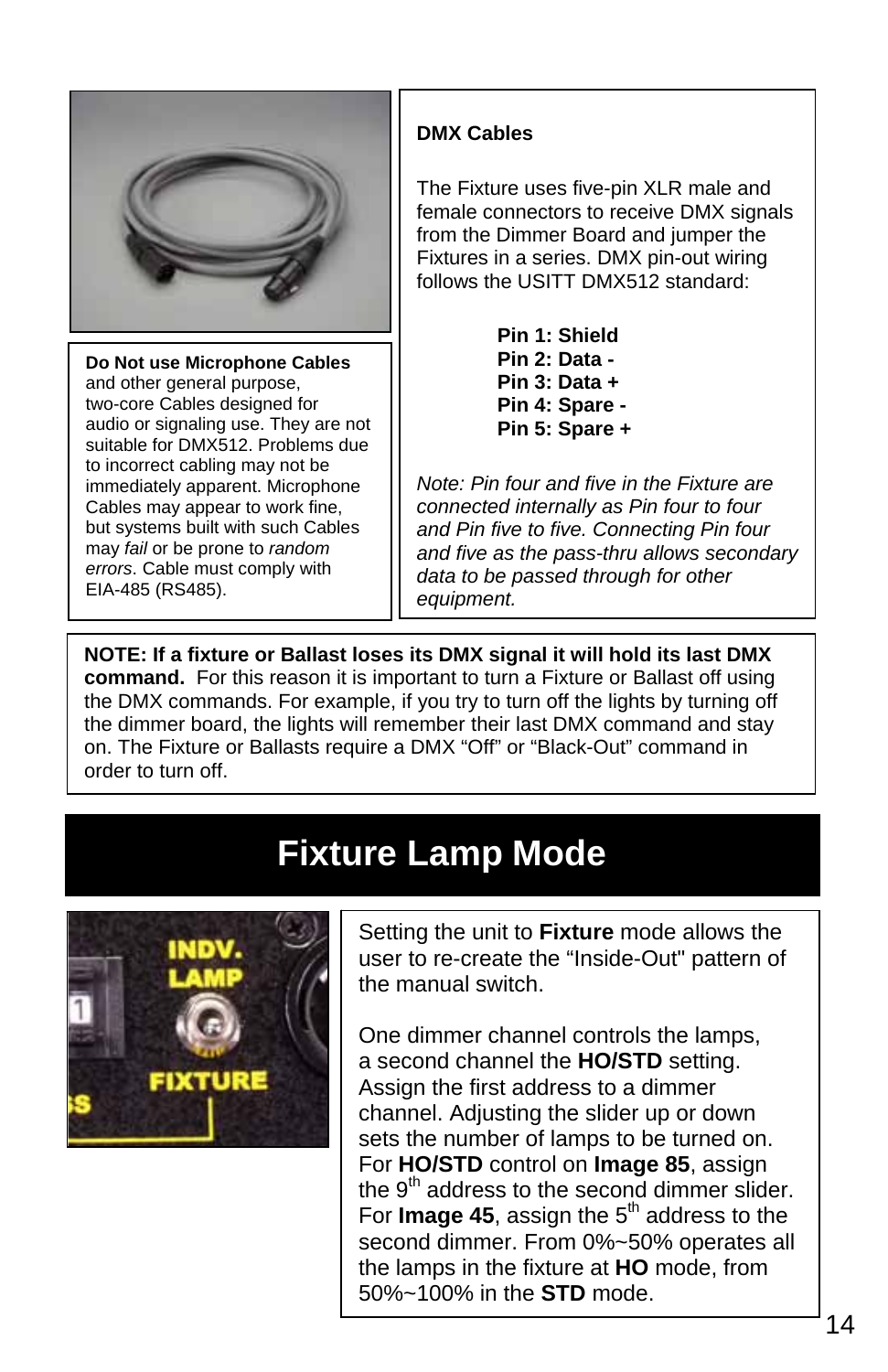One of the best applications for the **Fixture** mode is when lighting Blue and Green Screens or large Cycloramas.

**For example:** One row of Image 85 fixtures can be set to **Fixture** mode on a common address. When the fader on the dimmer board is brought up or down, all the Fixtures on that address will have the same lamps turned on. Assigning the  $9<sup>th</sup>$  address on all the fixtures renders control over the **HO/STD** settings.

## **Dimmer level - Lamp response**

Sliding the fader on the dimmer board from 0% ~ 100% controls the number of lamps that are on within a fixture. **Note:** the lamps may respond  $\pm$  4 channel levels, depending on the dimmer board.

### **IMPORTANT!**

The dimmer board/light console should have its channel set to LINEAR light output response. (LINEAR response is the default setting on most dimmer boards.)

## **Image 85 Lamp Sequence**



## **Image 45 Lamp Sequence**



| <b>DMX Lamp Sequence</b> |                       |  |
|--------------------------|-----------------------|--|
|                          | Lamp #   Dimmer Level |  |
| Lamp 1                   | 6                     |  |
| Lamp $1 - 2$             | 19                    |  |
| Lamp $1 - 3$             | 32                    |  |
| Lamp $1 - 4$             | 45                    |  |
| Lamp $1 - 5$             | 57                    |  |
| Lamp $1 - 6$             | 69                    |  |
| Lamp $1 - 7$             | 82                    |  |
| Lamp $1 - 8$             | 95                    |  |

| <b>DMX Lamp Sequence</b> |                     |  |
|--------------------------|---------------------|--|
| Lamp#                    | <b>Dimmer Level</b> |  |
| Lamp 1                   | 12                  |  |
| Lamp $1 - 2$             | 37                  |  |
| Lamp $1 - 3$             | 64                  |  |
| Lamp $1 - 4$             | ฉว                  |  |

**HO/STD Control: Image 85,** assign a second dimmer channel to the 9th address to control the **HO/STD** mode. **Image 45,** assign the 5th address. Dimmer level 0%~50% operates all the lamps in the fixture at **HO** mode, from 50%~100% in the **STD** mode.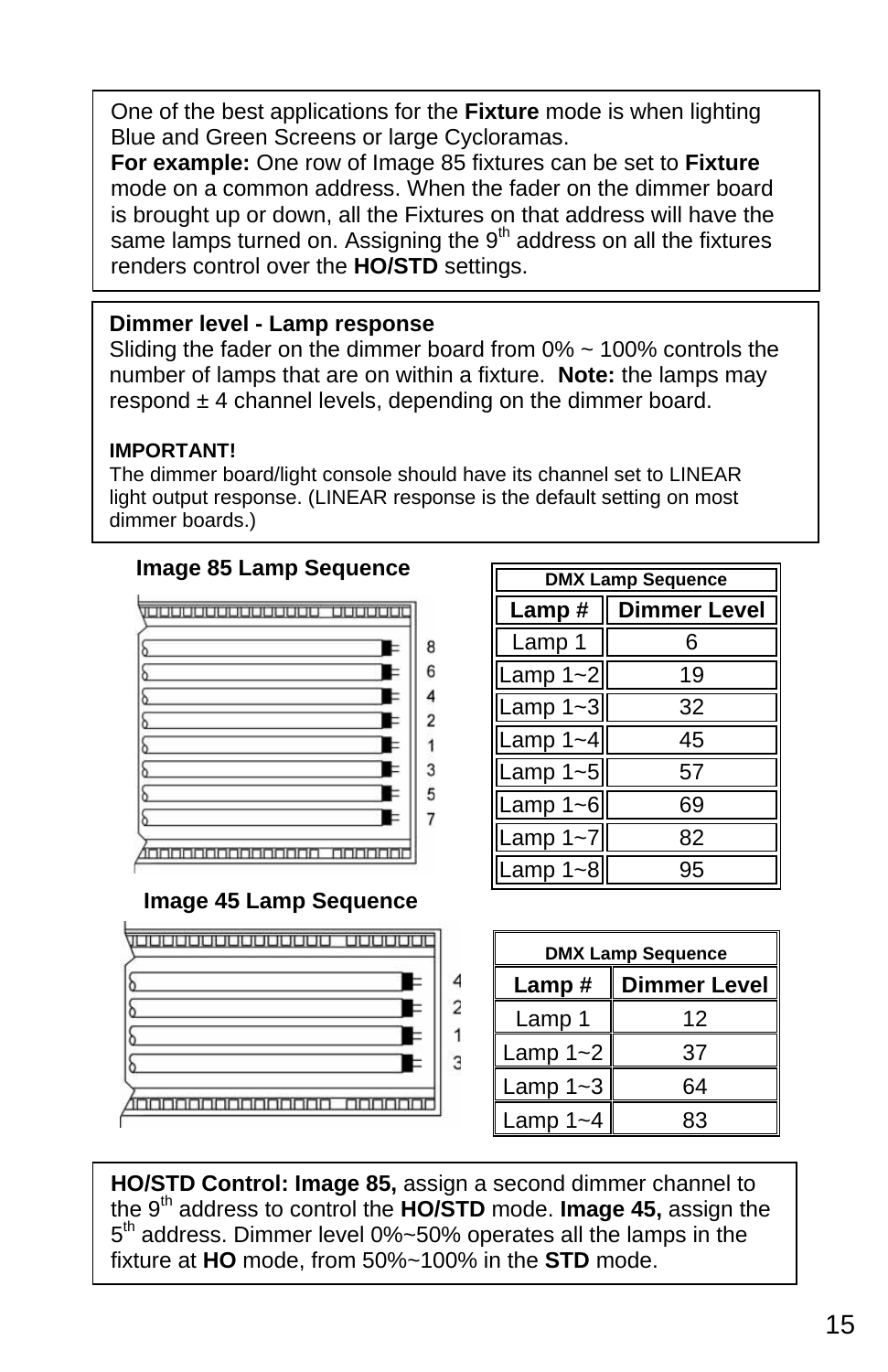## **Individual Lamp Mode**

Setting the unit to **Individual Lamp** mode allows each lamp within the fixture to have its own address. Although this option will use up a lot of addresses, it may be preferable for certain situations. The **Individual Lamp** mode is useful in achieving light effects like flickering, chasing or creating light patterns.

After the first DMX address is entered, the DMX Image 85 automatically captures 9 addresses. Lamps are on addresses 1- 8. The 9<sup>th</sup> address controls the HO/STD mode. For the sake of simplification, it is advisable to select address sequences such as 10, 20, 30, 40 and so on. If the  $9<sup>th</sup>$  address is not addressed the fixture will default in the  $HO$  setting. Settings of  $0\%$ ~50% on the dimmer slider on the  $9<sup>th</sup>$  address will operate lamps in the **HO** setting. Settings from 50%~100% operate the lamps in the **STD** mode and the overall light output of the fixture drops by ½ f-stop.

 For example, if the DMX Image 85 base address is set at 001, the configuration below will provide eight lamps individually addressable through DMX512. Address 009 controls the **HO/STD** mode.



#### **Image 85 Lamp Sequence**

|  |  |  | Image 45 Lamp Sequence |
|--|--|--|------------------------|
|--|--|--|------------------------|



|          | <b>Image 85 Address</b>  |  |  |
|----------|--------------------------|--|--|
| Sequence |                          |  |  |
|          | <b>DMX Address = 001</b> |  |  |
|          | DMX                      |  |  |
| Lamp #   | <b>Address</b>           |  |  |
| Lamp 1   | 1                        |  |  |
| Lamp 2   | 2                        |  |  |
| Lamp 3   | 3                        |  |  |
| Lamp 4   | 4                        |  |  |
| Lamp 5   | 5                        |  |  |
| Lamp 6   | 6                        |  |  |
| Lamp 7   | 7                        |  |  |
| Lamp 8   | 8                        |  |  |
| HO/STD   | 9                        |  |  |
|          | Image 45 Address         |  |  |
| Sequence |                          |  |  |
|          | <b>DMX</b>               |  |  |
| Lamp #   | Address                  |  |  |
|          |                          |  |  |

| Lamp#        | DMX<br>Address |
|--------------|----------------|
| Lamp 1       |                |
| Lamp $1 - 2$ | 2              |
| Lamp $1 - 3$ | 3              |
| Lamp 1~4     |                |
| HO/STD       | 5              |

After the first DMX address is entered, the DMX Image 45 automatically captures 5 addresses. Lamps are on addresses 1– 4. The 5<sup>th</sup> address controls the **HO/STD** mode. For the sake of simplification, it is advisable to select address sequences such as 10, 15, 20, 25 and so on. If the  $5<sup>th</sup>$  address is not addressed, the fixture will default in the HO setting. Settings of 0%~50% on the dimmer slider on the 5<sup>th</sup> address will operate lamps in the **HO** setting. Settings from 50%~ 100% operate the lamps in the **STD** mode and the overall light output of the fixture drops by  $\frac{1}{2}$  f-stop.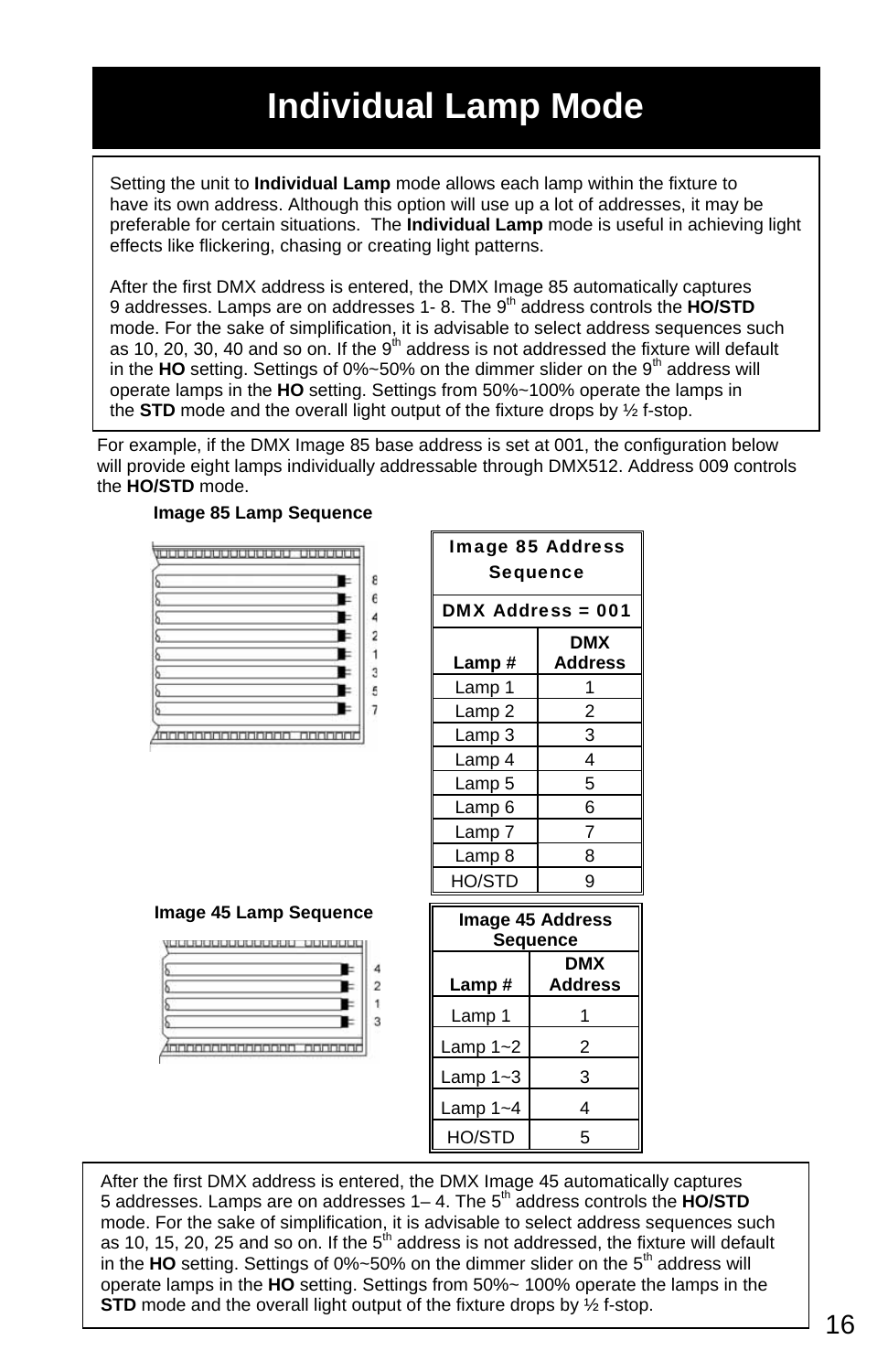# **Accessories**

|                | LVR-180-B Image 85 Black Louver                                      |
|----------------|----------------------------------------------------------------------|
|                | <b>MTP-180</b> Yoke Junior Pin                                       |
|                | MTP-140 Yoke Baby Receiver                                           |
|                | XLR-515 DMX Cable 5 Pin, 15ft<br>XLR-525 DMX Cable 5 Pin, 25ft       |
| <b>BRD-140</b> | BRD-180 Image 85 Barndoors, set of 4<br>Image 45 Barndoors, set of 4 |
| <b>DIM-5</b>   | Remote Lamp Selector                                                 |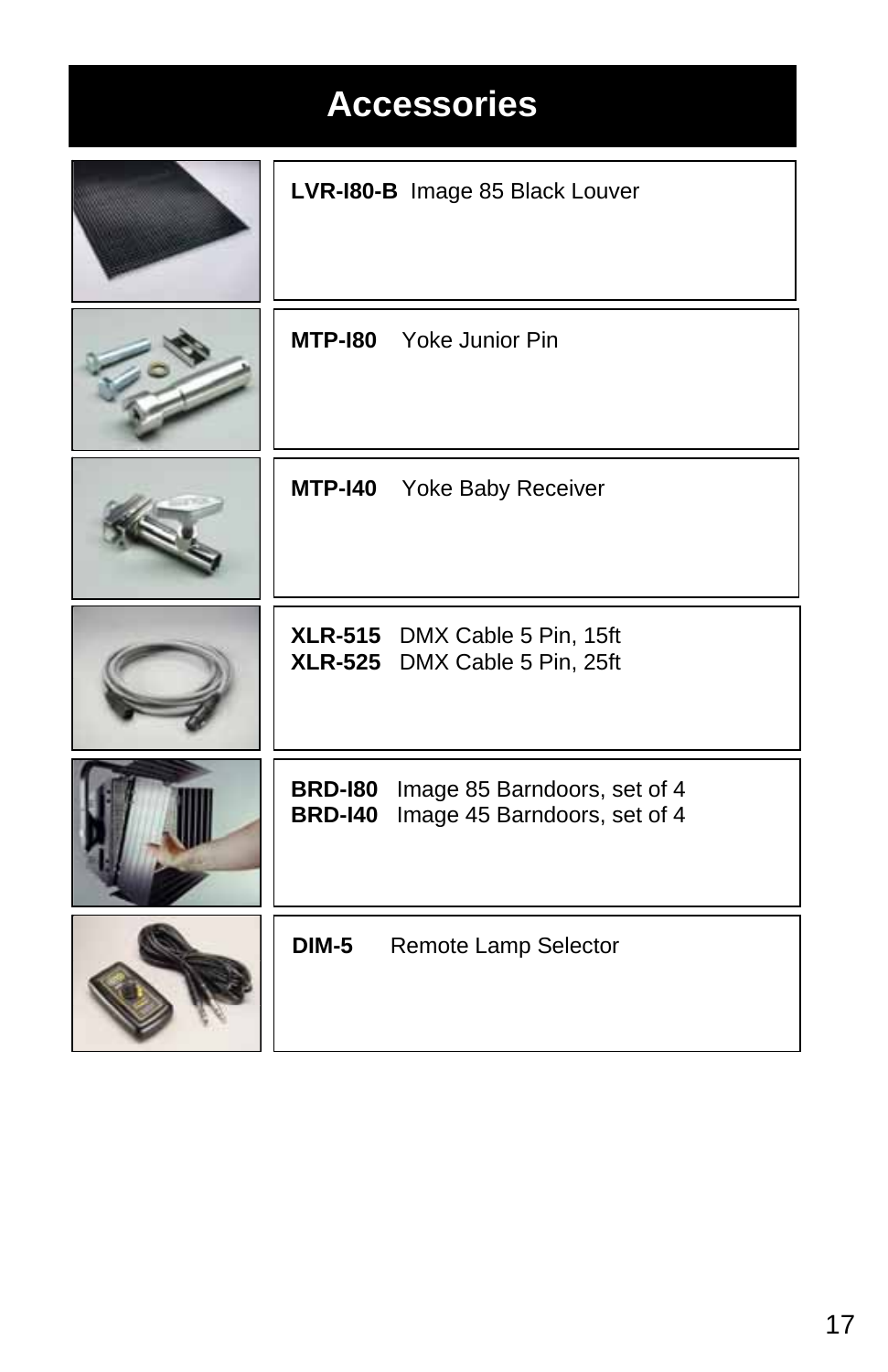## **True Match Lamps ®**



- **488-K29-S** 4ft Kino 800ma KF29
- **488-K32-S** 4ft Kino 800ma KF32<br>**488-K55-S** 4ft Kino 800ma KF55 **488-K55-S** 4ft Kino 800ma KF55 **488-K10-S** 4ft Kino 800ma 420 Blue **488-K5-S** 4ft Kino 800ma 525 Green

Note: Kino Flo recommends Safety-Coated 420nm Blue for Bluescreen and 525nm Green for Greenscreen.

## **Cases**









KAS-I80-1 KAS-I80-2 KAS-I80-4

| Part<br><b>Number</b> | <b>Description</b>     | <b>Dimensions</b>                                                          | Weight<br>(Empty) | <b>Holds</b>   |
|-----------------------|------------------------|----------------------------------------------------------------------------|-------------------|----------------|
| KAS-140-1             | Image 45 Ship Case (1) | $56.5 \times 9 \times 23.5$ "<br>$(143.5 \times 23 \times 59.5 \text{cm})$ | 27lb / 12.2kg     | Image $45(1)$  |
| KAS-180-1             | Image 85 Ship Case (1) | 56.5 x 8 x 35"<br>(143.5 x 20.5 x 89cm)                                    | 29lb / 13.1kg     | Image $85(1)$  |
| KAS-180-2             | Image 85 Ship Case (2) | $56.5 \times 16 \times 35$ "<br>$(143.5 \times 40.5 \times 89$ cm)         | 103lb / 46.4kg    | Image $85(2)$  |
| KAS-180-4             | Image 85 Ship Case (4) | $33 \times 35.5 \times 64$ "<br>(84 x 90 x 162.5cm)                        | 222lb / 100kg     | Image 85 (4)   |
| <b>KAS-48</b>         | 4ft Lamp Ship Case     | $52.5 \times 10.5 \times 11$ "<br>$(133.5 \times 26.5 \times 28$ cm)       | 15.5lb / 7kg      | 4ft Lamps (20) |
| INS-L4                | 4-Lamp Foam Pad        | $24 \times 9 \times 1$ "<br>$(61 \times 23 \times 2.5 \text{cm})$          | N/A               | Fits KAS-48    |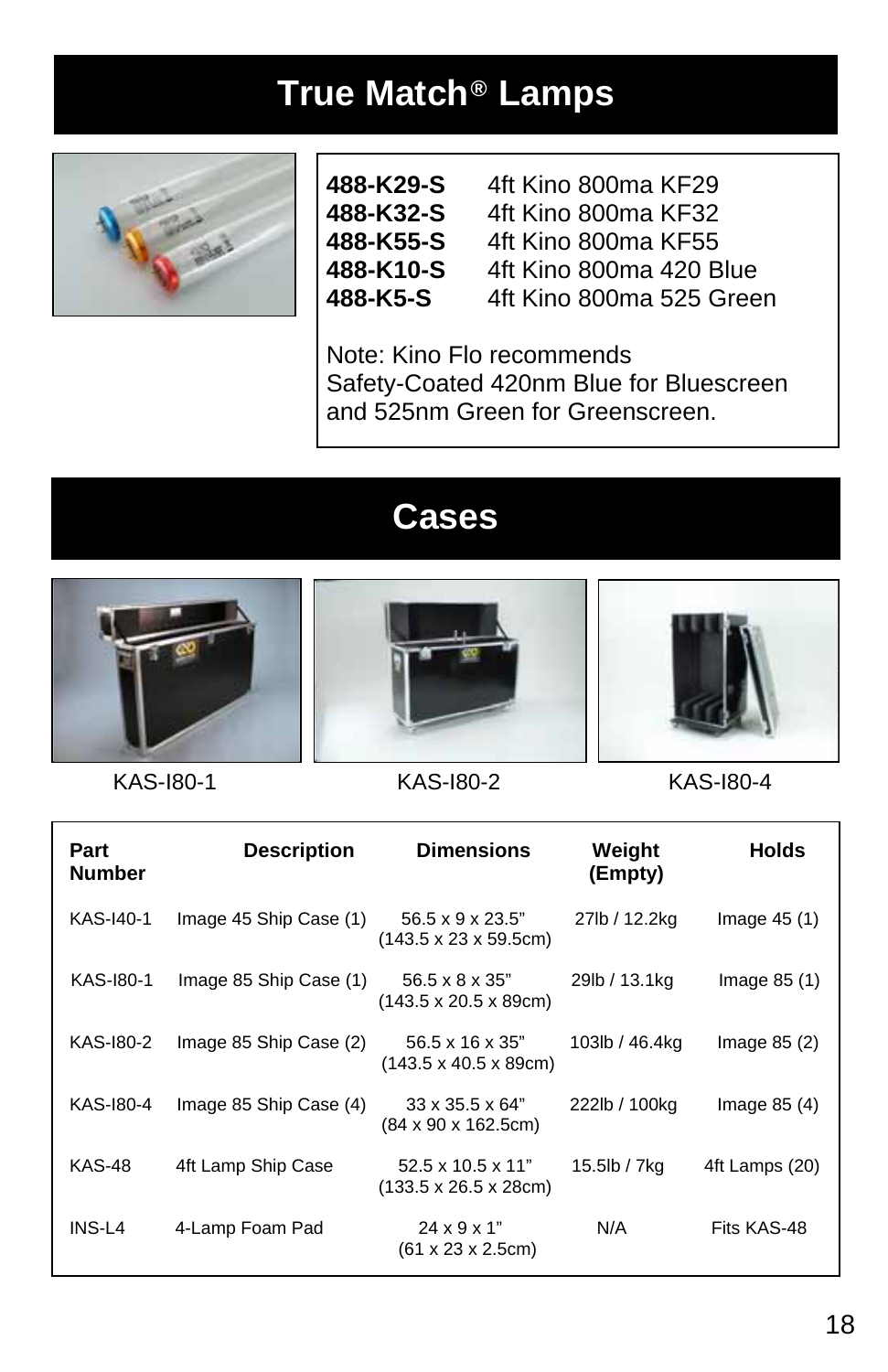# **Fixture Specifications**



**Image 85 Yoke** 

**IMG-85X**  Image 85 DMX Yoke

**IMG-45X** 

Image 45 DMX Yoke

**Power Requirements:** 120VAC or 230VAC  **Amperage:** 8.6 amps at 120VAC, 4.3 amps at 230VAC  **Weight w/ lamps:** 38lb / 17.1kg  **Dimensions:** 54 x 28 x 6.5" (137 x 71 x 16.5cm)  **Lamp Select Switch:** Rotary 1-8  **Power Switch:** On/Off (Lighted when On) **Remote Lamp Select:** Phono jack input for remote control  **Lamp type:** F75T12



**Image 45 Yoke** 

| <b>Power requirements: 120VAC or 230VAC</b> |                                                |
|---------------------------------------------|------------------------------------------------|
|                                             | Amperage: 4.5 amps at 120VAC,                  |
|                                             | 2.3 amps at 230VAC                             |
| Weight w/ lamps: 25lb / 11.3kg              |                                                |
|                                             | <b>Dimensions:</b> $54 \times 17 \times 6.5$ " |
|                                             | $(137 \times 43 \times 16.5 \text{cm})$        |
| Lamp Select Switch: Rotary 1-4              |                                                |
|                                             | Power Switch: On/Off (Lighted when On)         |
| Remote Lamp Select: Phono jack input for    |                                                |
|                                             | remote control                                 |
| Lamp type: F75T12                           |                                                |
|                                             |                                                |